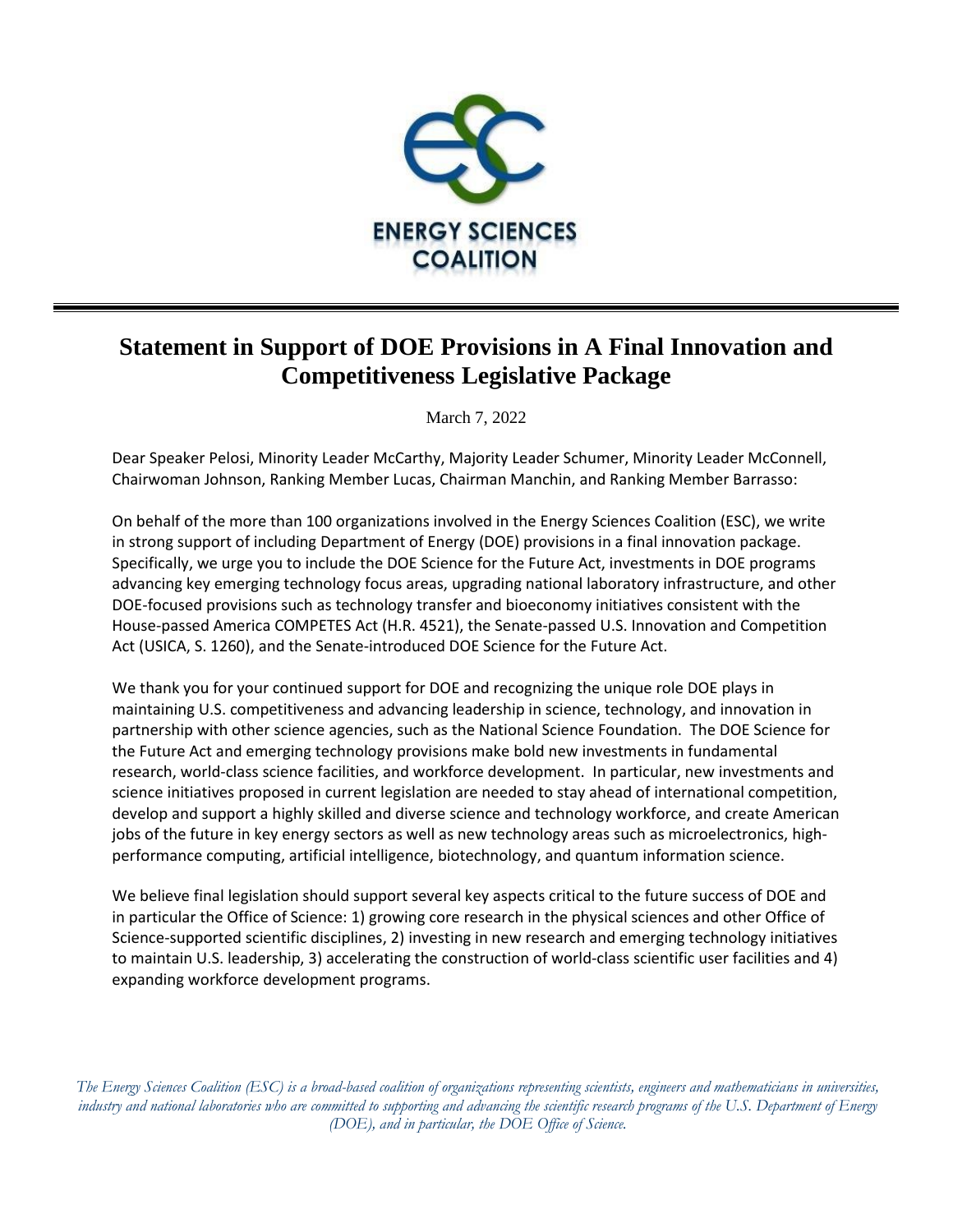Specifically, the ESC supports:

- **The DOE Science for the Future Act:** ESC supports the \$50 billion investment in the DOE Office of Science over the next five years. Specifically, ESC supports:
	- **Growth for core fundamental research.** ESC strongly supports a seven percent annual increase for all six Office of Science core research programs over the next five years, supporting a balanced portfolio of university and national lab programs. This type of investment will reverse declines in research funding over the last several years and take into account inflationary pressures and declining purchasing power. Robust investments in core research programs are necessary to maintain U.S. leadership in science and technology, form the foundation for advancing critical industries of the future and major research initiatives, train the next-generation workforce, and fully utilize our investments in worldclass scientific infrastructure.
	- **EXECT** New research initiatives. ESC strongly supports the new research initiatives proposed in the bill to address pressing energy, climate, and environmental challenges. These include program-specific initiatives such as the Next Generation and Energy Efficient Computing programs, the Quantum Networking and Quantum Computing and Cloud programs, fusion system design activities, and the Milestone-Based Fusion Energy Development program, as well as cross-cutting initiatives such as a High Intensity Laser Research program. ESC also strongly supports new funding mechanisms, such as the mid-scale instrumentation program, that will take advantage of new world-class scientific user facilities.
	- **EXEC** Accelerating construction of world-class user facilities. ESC supports the bill's authorization levels to accelerate construction and upgrades of major, large-scale scientific facilities. The authorization levels are based on technically-driven schedules rather than funding-limited schedules to stay ahead of international competition. These projects are necessary to maintain U.S. leadership and help attract and retain the best scientific talent.
	- **Increased funding for workforce development programs and new programs to address diversity, equity and inclusion.** ESC supports efforts to grow existing programs, such as the Graduate Student and the Science Undergraduate Laboratory Internship programs, to meet growing needs for a highly-trained STEM workforce. This also includes growth in university research programs as vehicles to train and develop faculty and students for an advanced science and technology workforce. ESC also supports new, dedicated efforts to expand opportunities to increase the number and the diversity, equity, and inclusion of highly skilled STEM professionals working in DOE mission-relevant disciplines and broaden the recruitment pool to increase diversity, including expanded partnerships with minorityserving institutions, emerging research institutions, and scientific societies.ESC also supports efforts to coordinate with the National Science Foundation on its Inclusion across the Nation of Communities of Learners of Underrepresented Discoverers in Engineering and Science National Network (INCLUDES) program.
	- Alternative financing of research facilities and infrastructure. ESC supports the inclusion of new provisions that allow DOE and the national labs to utilize alternative financing to modernize critical infrastructure at the national labs. The Office of Science faces close to \$1 billion in deferred maintenance across the 10 Office of Science national labs. Alternative financing is a potential tool to help address aging general-purpose infrastructure – such as office space, general laboratory space, storage space and utilities – which forms the backbone of the DOE enterprise. Proposing new ways to maintain, repair, upgrade and replace general purpose infrastructure would foster safe, efficient, reliable and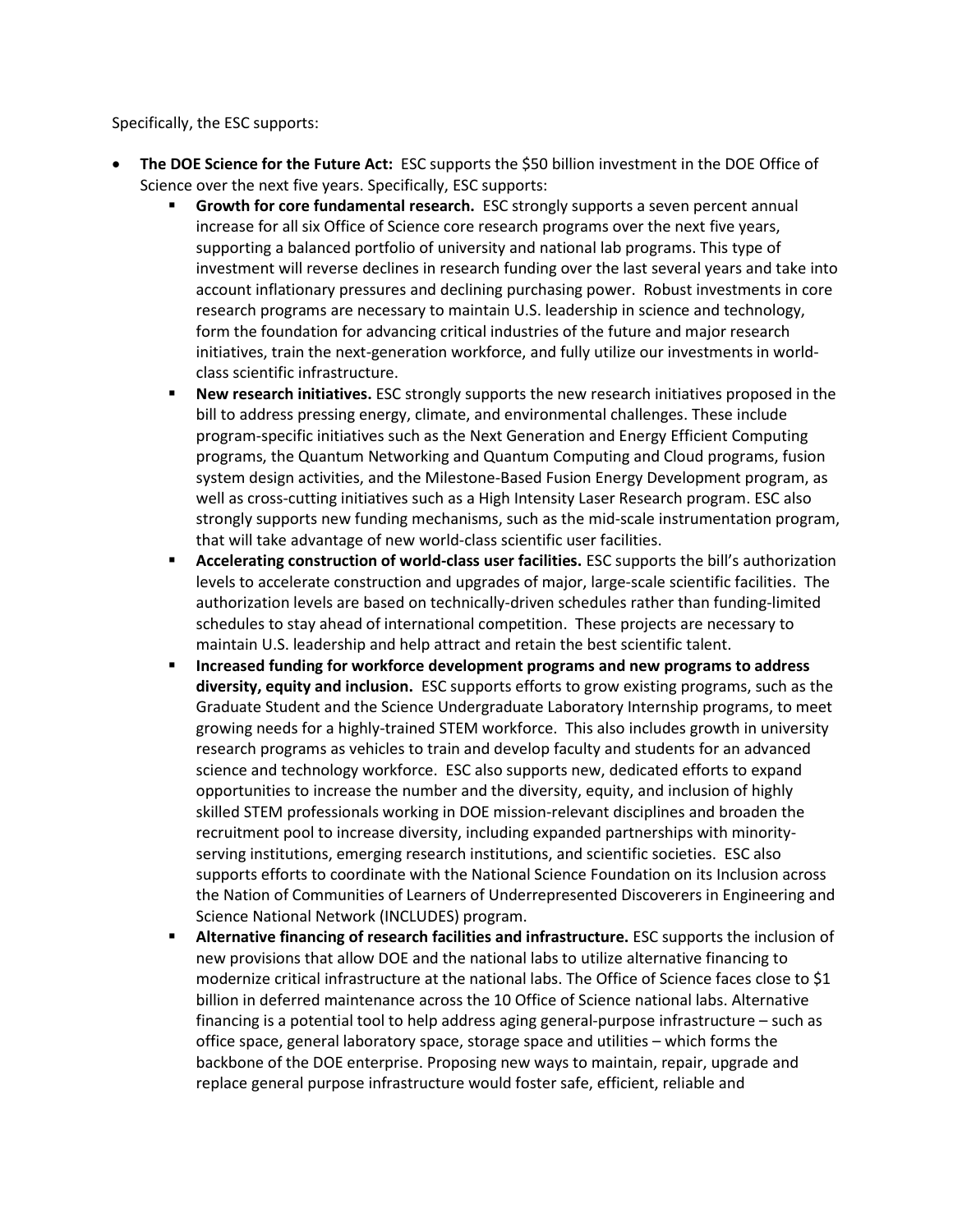environmentally responsible operations, while also boosting morale of the scientific and engineering workforce at the national laboratories.

- **Emerging Technologies Innovation.** ESC supports including an authorization of \$16.9 billion, consistent with USICA, over five years to support programs across DOE that advance the development and commercialization of key technologies in emerging industries, such as quantum information science, artificial intelligence, advanced energy storage devices, and biotechnology. This extends beyond the DOE Office of Science and complements fundamental research investments and use-inspired research that would be supported by the DOE Science for the Future Act. This additional investment would support DOE's applied energy programs and technology transfer and commercialization programs that would accelerate market adoption of innovations coming out of the Office of Science. This would also help expand the expertise and capabilities of the 17 DOE national laboratories and corresponding university-led programs to further support these transformative new industries. A unique feature of DOE is science at scale. DOE has a long history of combining the talent and capabilities of the national laboratories' unique science facilities, the country's leading research universities, and industry to bring together multi-disciplinary teams to tackle science, energy, and national security grand challenges. The most recent examples are the five DOE-led national quantum information science research centers and Energy Innovation Hubs.
- **Modernize DOE National Laboratory Infrastructure.** ESC supports the \$30 billion investment over five years in the House-passed and Senate-introduced Restore and Modernize Our National Laboratories Act (H.R. 4514, S.2232) to upgrade aging infrastructure at all 17 DOE national labs. This bill complements investments in Science Laboratory Infrastructure in the DOE Science for the Future Act for the 10 Office of Science-managed laboratories, but also further expands investments to the other 7 DOE-managed laboratories. DOE facilities currently have an average age of 37 years and the systems that support these facilities (e.g., water, sewage, electrical, roads) have an average age of 40 years. General purpose infrastructure, such as office space, general laboratory space, storage space, and utilities, enables DOE's mission and forms the backbone of the DOE enterprise. Modern, reliable infrastructure at the National Laboratories is critical to support world class science facilities and address science and technology challenges of the future.
- **Technology Commercialization**. ESC supports the technology transfer and commercialization provisions in the Energizing Technology Transfer Act (H.R. 4606) focused on expanding programs that accelerate the commercialization of clean energy technologies, foster partnerships with national laboratories, leverage university commercialization and startup activities, provide easier access to new invention disclosures and publicly-funded intellectual property, and support entrepreneurial fellows. This includes programs such as regional clean energy innovation centers, clean energy technology university prize competitions, national clean energy incubators, the Lab Partnering Service, and lab-embedded entrepreneurships.
- **DOE Support of the Bioeconomy.** ESC supports the DOE provisions in the House- and Senatepassed Bioeconomy Research and Development Act as part of USICA and COMPETES. Specifically, ESC supports a broad research, development, and demonstration program focused on engineering biology to advance biofuel and bioproduct development, biobased materials, and environmental remediation as well as support for new facilities, tools, and instruments to advance both fundamental research and commercial applications.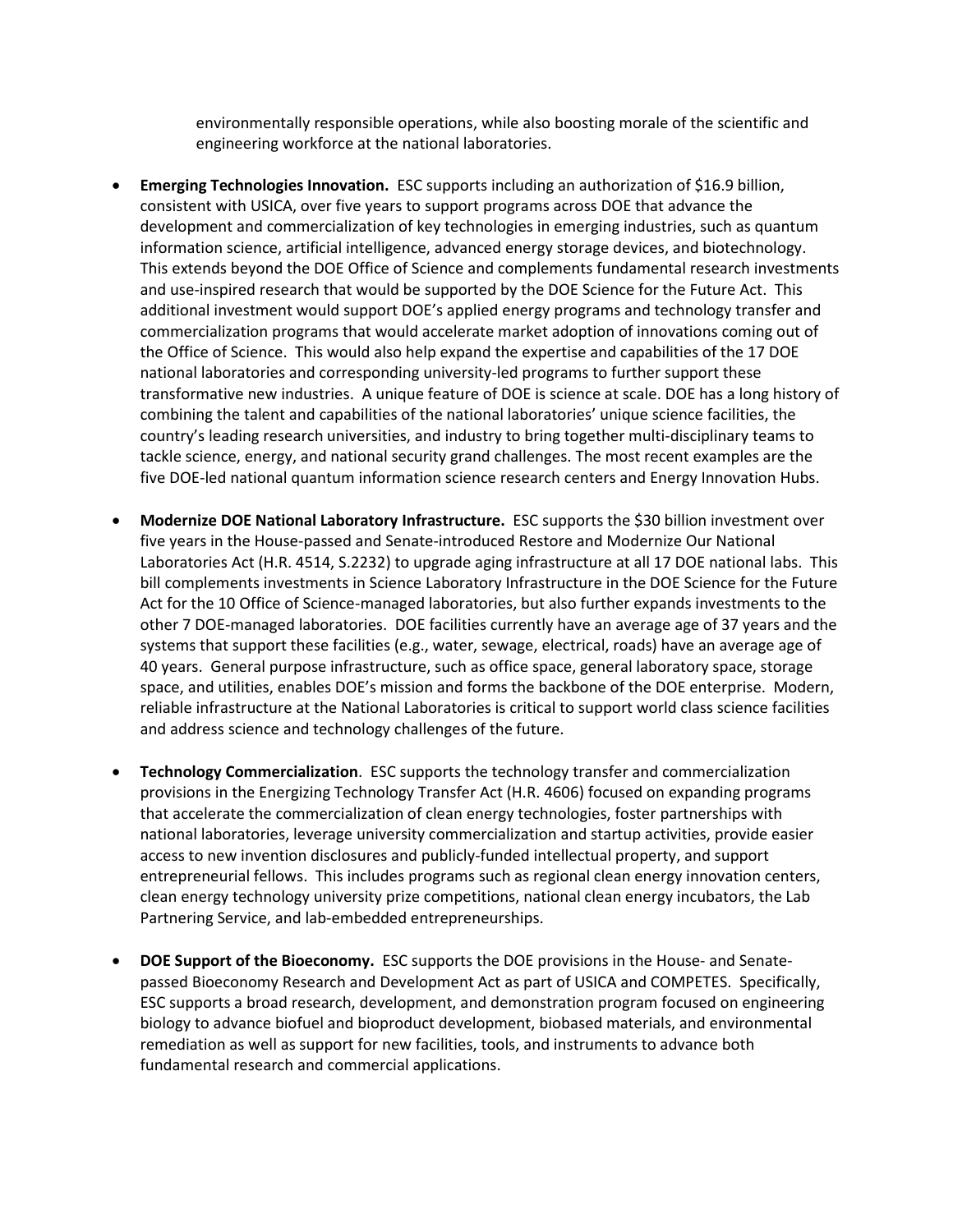• **Microelectronics Research Program.** ESC supports a cross-cutting microelectronics research and development initiative at DOE consistent with the Microelectronics Research for Energy Innovation Act (H.R. 6291) in COMPETES. This includes a fundamental research program to accelerate innovation in microelectronics for science, energy, national security, and other industrial applications and leverages DOE's assets in areas such as materials science, plasma sciences, fabrication, device architecture, energy efficiency computing, and grid optimization. ESC also supports the creation of Microelectronics Science Research Centers to bring together multidisciplinary teams from national labs, research universities, and industry to address grand challenges in the design, development, and fabrication of microelectronics. This complements and provides additional guidance to investments in the DOE Science for the Future Act and \$16.9 billion in authorization for emerging technology areas.

ESC thanks you for advancing this important legislation and looks forward to continue working with you on future appropriations to fund the many important initiatives in a final innovation package.

Contacts: Leland Cogliani Carina Márquez-Oberhoffner Co-chair Co-chair 202-289-7475 202-263-4521

[leland@lewis-burke.com](mailto:leland@lewis-burke.com) [carina.marquez@wisc.edu](mailto:carina.marquez@wisc.edu)